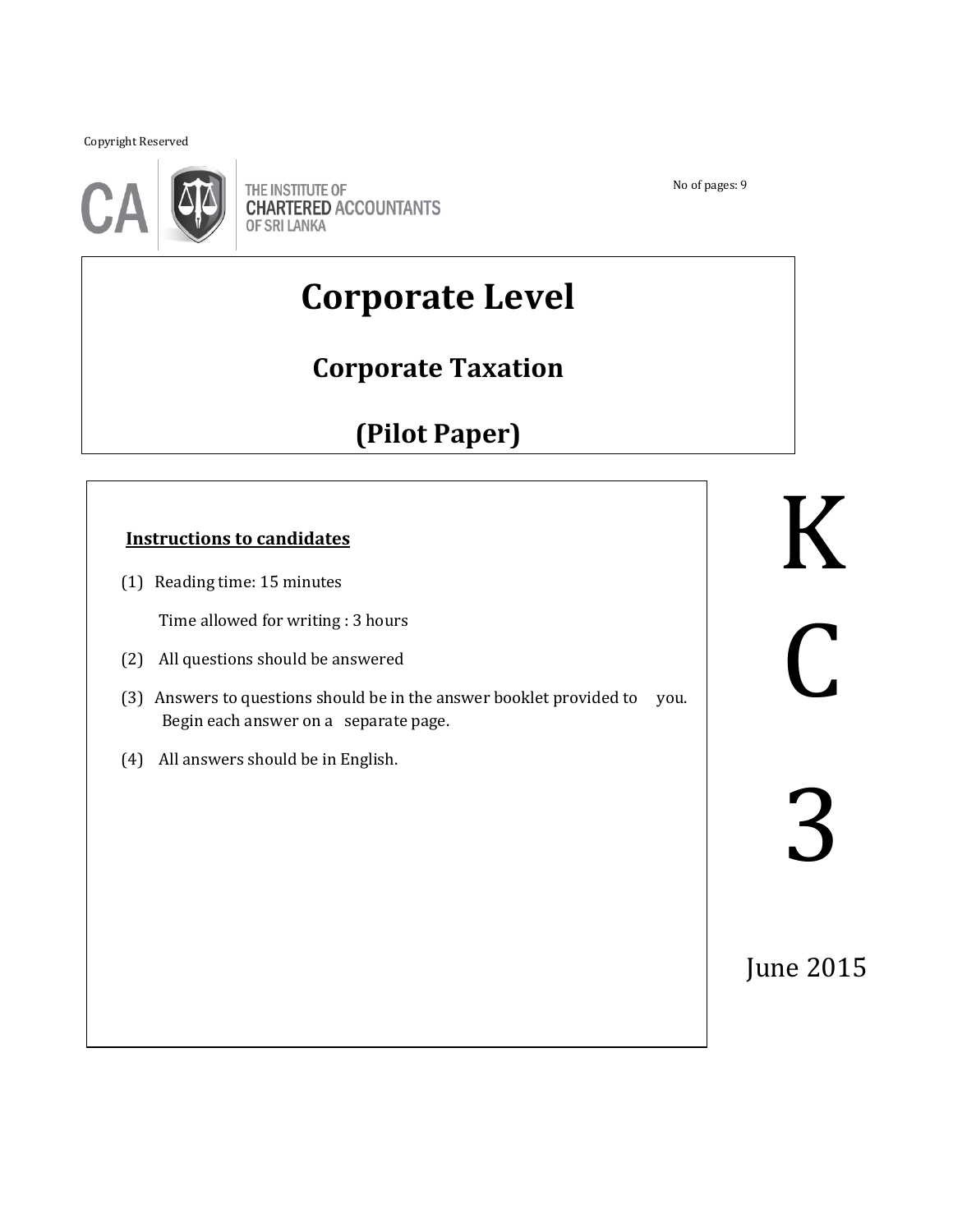## **SECTION 1**

#### **Question 01**

Mr. Senevirathna is a businessman engaged in the business of selling hardware and building construction materials in Colombo. He commenced this business as a proprietorship in 1980. He is an income tax payer since 1986. Mr. Senevirathna used to file his return of income tax on time from the day he become a tax payer. However, for the year of assessment 2013/14 he was unable to submit his return of income tax on the due date. Mr. Senevirathna has not registered for VAT and NBT yet. According to the financial information extracted from the accounts of his business for the financial year ended in 31.03.2015, his turnover details are as follows:

| Buying and selling hardware   Rs. 16 Mn<br>items |          |
|--------------------------------------------------|----------|
| Hiring of lorries                                | Rs. 9 Mn |

According to the returns of income tax filed, Mr. Senevirathna has paid income tax for the past five years of assessment as follows:

| Year of assessment | Tax paid (Rs.) |
|--------------------|----------------|
| 2012/13            | 1,250,000      |
| 2011/12            | 978,000        |
| 2010/11            | 380,000        |
| 2009/10            | 260,000        |
| 2008/09            | 250,000        |

On perusal of the tax payments, it was noted that Mr. Senevirathna had paid his income tax on a quarterly basis on the due date as stipulated in the Inland Revenue Act.

Mr. Senevirathna left for Australia in May 20143 for his daughter to pursue her higher education there. He returned to Sri Lanka in June 2015.

According to Mr. Senevirathna, the only pending matter connected with his income tax is the assessment which was issued for the Year of Assessment 2010/11 by the Department of Inland Revenue. This assessment was issued in connection with the transport income of his business. Upon receipt of the assessment, Mr. Senevirathna had appealed against the said notice of assessment issued for the Y/A 2010/11-within 30 days as stipulated in the Inland Revenue Act. According to Mr. Senevirathna the appeal had been handed over to the relevant unit which handles his income tax file and a copy of the appeal has been stamped "Received on 10th March 2012.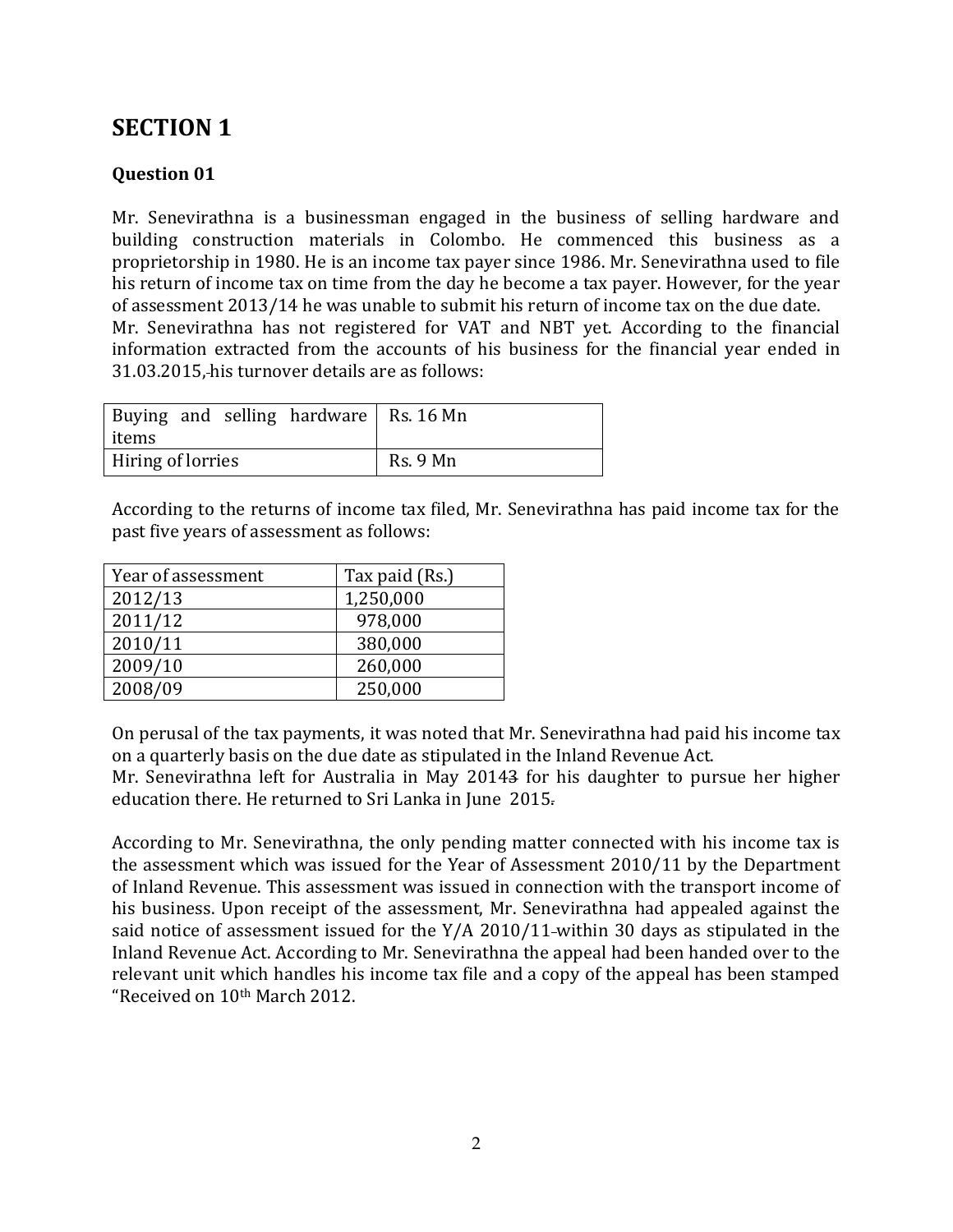After handing over the appeal he did not receive any correspondence in connection with the appeal submitted except the 'Tax in Default' notices issued by the Department of Inland Revenue from time to time. Each time Mr. Senevirathna received such a notice, he informed the Commissioner General that he had already made an appeal. In March 2015 4 Mr. Senevirathna received a notice under Section 179(1) of the Inland Revenue Act, informing him that action will be taken to recover the tax in default for the year of assessment 2009/10.

You are required to:

**1.Analyse** the position of Mr. Senevirathna with regard to the notice of assessment issued for the Y/A 2010/11.

#### **(8 marks)**

**2. Discuss** the benefits available to Mr.Senevirathna as an income tax payer under the Finance Act.

#### **(4 marks)**

**3.Advise** on any VAT and NBT liability that may have arisen. (Your advice should be supported with computations).

#### **(5 marks)**

**4.Analse** whether the change of residency status of Mr. Senevirathna has any affect on the tax free allowance under Section 33 of the Inland Revenue Act for the Y/A 2014/15 . **(4 marks)**

**5. Advice** Mr. Senevirathna on the consequences of a delay in filing his return of income tax  **(4 marks)** 

### **Total 25 marks**

#### **Question 02**

Alphine Industries (UK) Ltd. (AI), a company resident in the United Kingdom, manufactures agricultural tools and equipment. AI currently supplies high quality agricultural tools and equipment to the European market. AI is now seeking to consolidate their position in Asian markets. In the year 2012 AI set up a branch office in Sri Lanka to sell their products. Before the Sri Lanka branch was set up, AI's customers in Sri Lanka placed their orders directly with AI (UK) Ltd. However, after the establishment of the local branch most customers in Sri Lanka place their orders through the branch with the exception of a few customers who still place their orders directly with AI (UK) Ltd. According to the statistics available for the year of assessment 2014/15, AI (UK) Ltd has supplied Rs. 60Mn worth of goods to Sri Lankan customers who placed orders directly with them.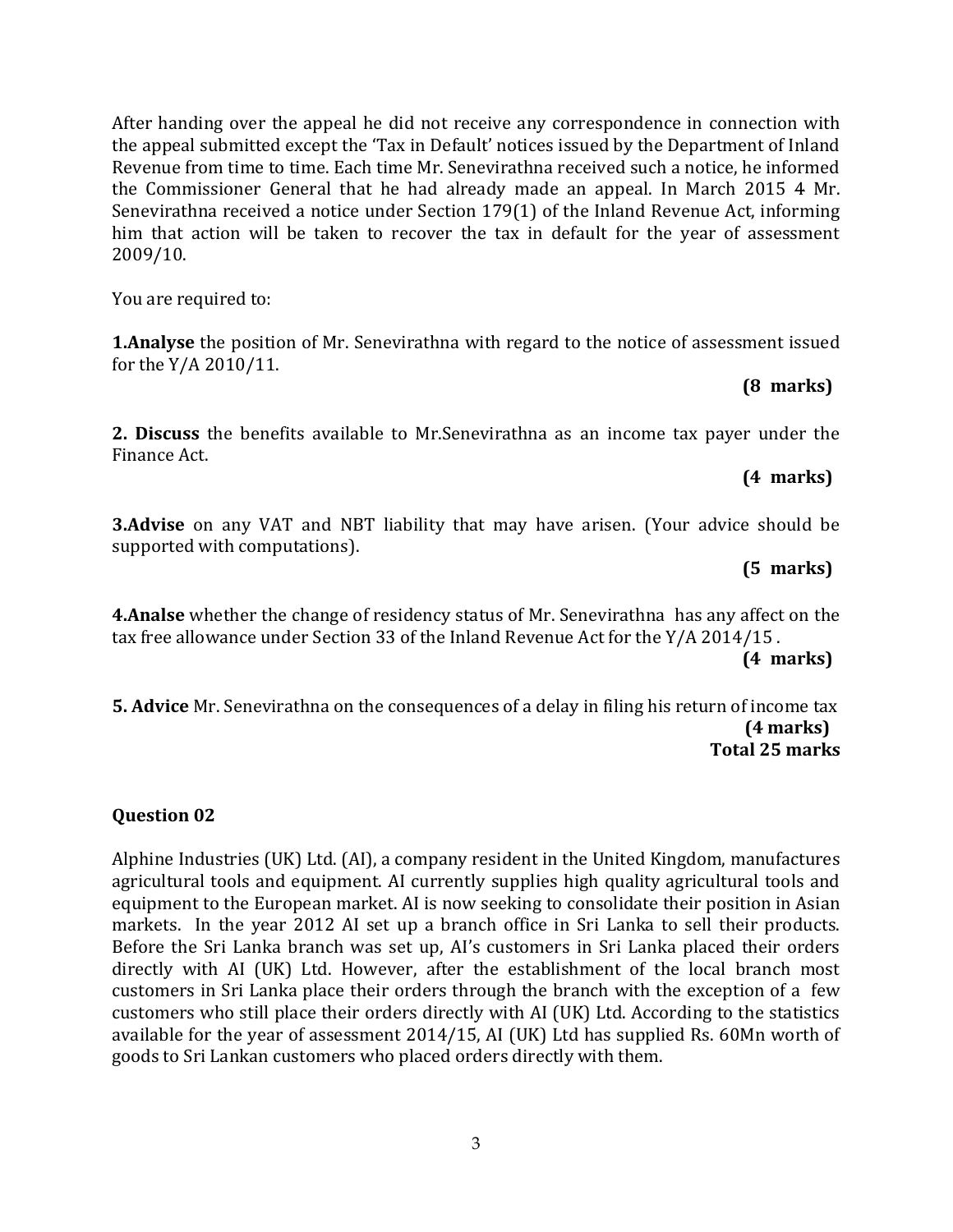A manager and assistants have been employed for the purpose of canvassing business for AI. The branch in Sri Lanka accepts orders on behalf of the Company. The branch keeps proper records of all the goods ordered through them. Payments for goods sold by the branch are received both by the branch and the head office in the UK. Generally, customers are advised to make payments direct to the head office in respect of bulk purchases. AI has employees in their UK office to handle orders and other administrative matters.

During the year of assessment 2014/15 head office expenses connected with the Sri Lankan branch were Rs. 14 Mn. During the year the branch remitted Rs. 50 Mn to the head office in UK and invested part of its excess funds in government securities (Treasury bills). During the year Rs. 9 Mn was received as interest and Rs. 2 Mn. as dividends.

During the year ended 31.3.2015 4 the branch had the following profits and income in Sri Lanka.

|                                                          | <u>Rs.</u>  |
|----------------------------------------------------------|-------------|
| Sale of goods by the Sri Lanka branch                    | 200,850,000 |
| Cost of goods sold in Sri Lanka                          | 101,000,000 |
| Gross profit                                             | 99,850,000  |
| Other income                                             | 11,000,000  |
| Less: Expenses                                           |             |
| Salaries and administration expense of the branch office | 3,150,000   |
| Entertainment expenses of the branch                     | 700,000     |
| Advertising                                              | 2,000,000   |
| Net profit of the branch before head office expenses     | 105,000,000 |
| Head office expenses                                     | 14,000,000  |
| Net profit after head office expenses                    | 91,000,000  |

The branch had purchased Rs. 5 Mn worth of computers and related equipments in the Y/A 2013/14 and depreciation charges of Rs. 500,000 are included in the above salaries and administration expenses.

According to the double tax treaty between Sri Lanka and the United Kingdom, the Company is entitled to claim a credit in respect of tax paid in Sri Lanka against the tax payable in the UK on the same income.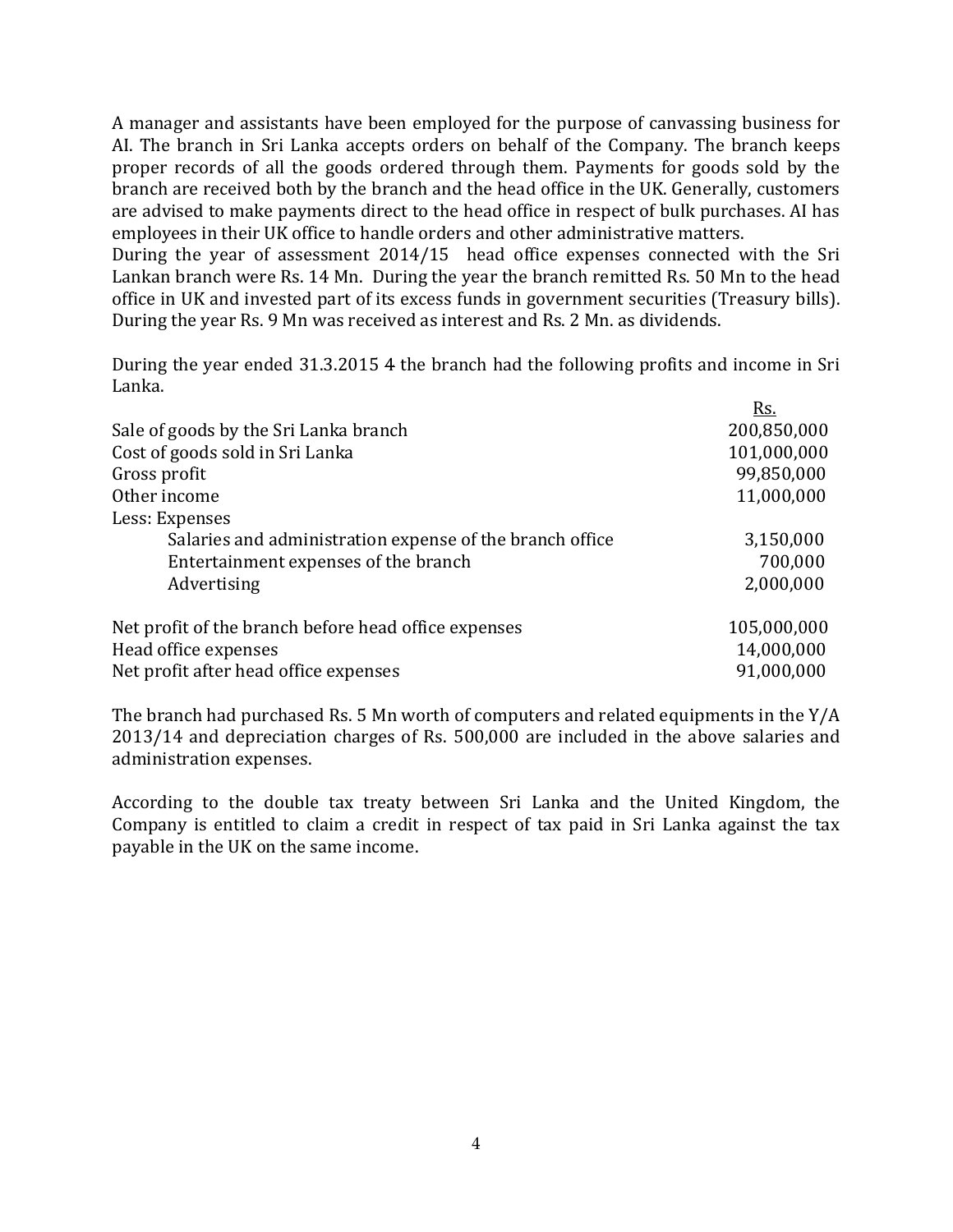You are required to:

**1. Prepare** a report specifying direct and indirect taxes applicable to AI in respect of their operations connected with the branch established in Sri Lanka.

**(7 marks)**

**2. Compute** income tax liability of AI in Sri Lanka for the year of assessment 2014/15 under the Inland Revenue Act.

**(10 marks)**

**3. Outline** the taxes which qualify for relief in the UK and the extent of relief under the double tax treaty.

#### **(4 marks)**

**4. Discuss** the responsibility of a non-resident company on account of remittances made by such non-resident company (OR Returns to be filled by non-resident company.) **(4 marks)**

**(Total 25 marks)**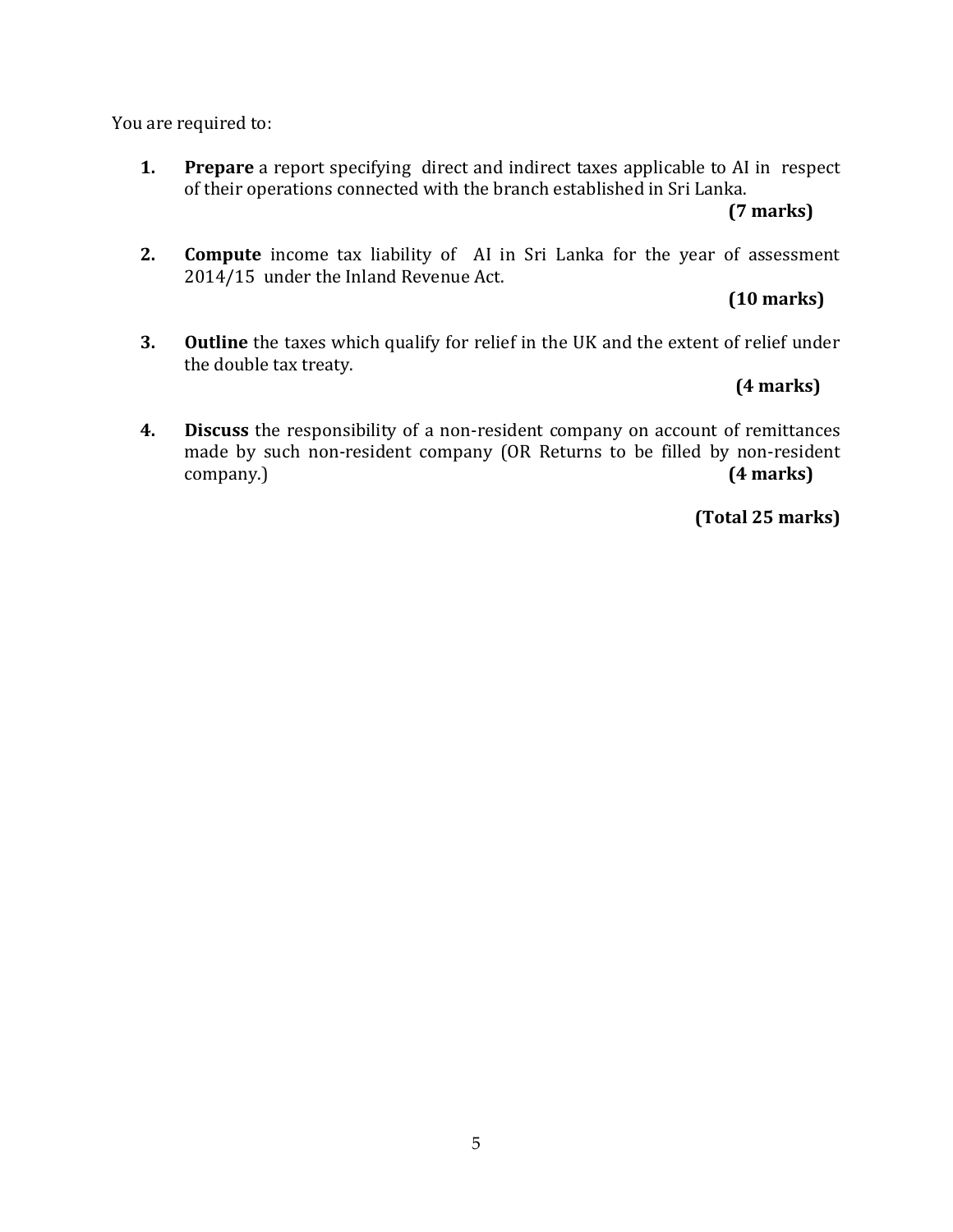## **Section 2**

#### **Question 03**

(based on pre-seen information).

In addition to the pre-seen information in connection with Migaya Ceramics Lanka PLC (MCLP) you are provided the following additional information for the financial year ended 31st March, 2015.

i) Extract of Income Statement for the year ended 31.03. 2015

|                         | (Rs. 000)  |
|-------------------------|------------|
|                         |            |
| Turnover                | 2,750,000  |
| Cost of sales           | 2,020,000  |
| Gross profit            | 730,000    |
| Other income            | 2,000      |
| Investment income       | 13,800     |
| Distribution expenses   | (285, 300) |
| Administrative expenses | (192, 500) |
| Finance cost            | (167,000)  |
| Profit before tax       | 101,000    |
| Income tax expenses     | (12, 120)  |
| Net profit after tax    | 88,880     |

- ii) MCLP commenced its business of manufacture and export of tiles prior to 10<sup>th</sup> November 1993.
- iii) MCLP is a globally marketed brand name. Part of its exports is purchased from its subsidiary company, Migaya Porcelain (Pvt) Ltd at the ready-to-export price and exported without a profit margin to MCLP. During the year under review MCLP has purchased Rs. 230 Mn worth of tiles from Migaya Porcelain (Pvt) Ltd.
- iv) MCLP adopted SLFRS in the financial year 2012/13. The revaluation gain of Rs. 18 Mn recognized in the first year of adoption has been reversed during the financial year 2014/15. This adjustment and a sum of Rs. 180,000 paid as valuation charges are included in administrative expenses.
- v) The Company has constructed a warehouse on a leasehold land obtained from Migaya Porcelain (Pvt) Ltd with the right to build. MCLP has paid Rs. 750,000 as lease rentals and charged this to the distribution cost. The construction cost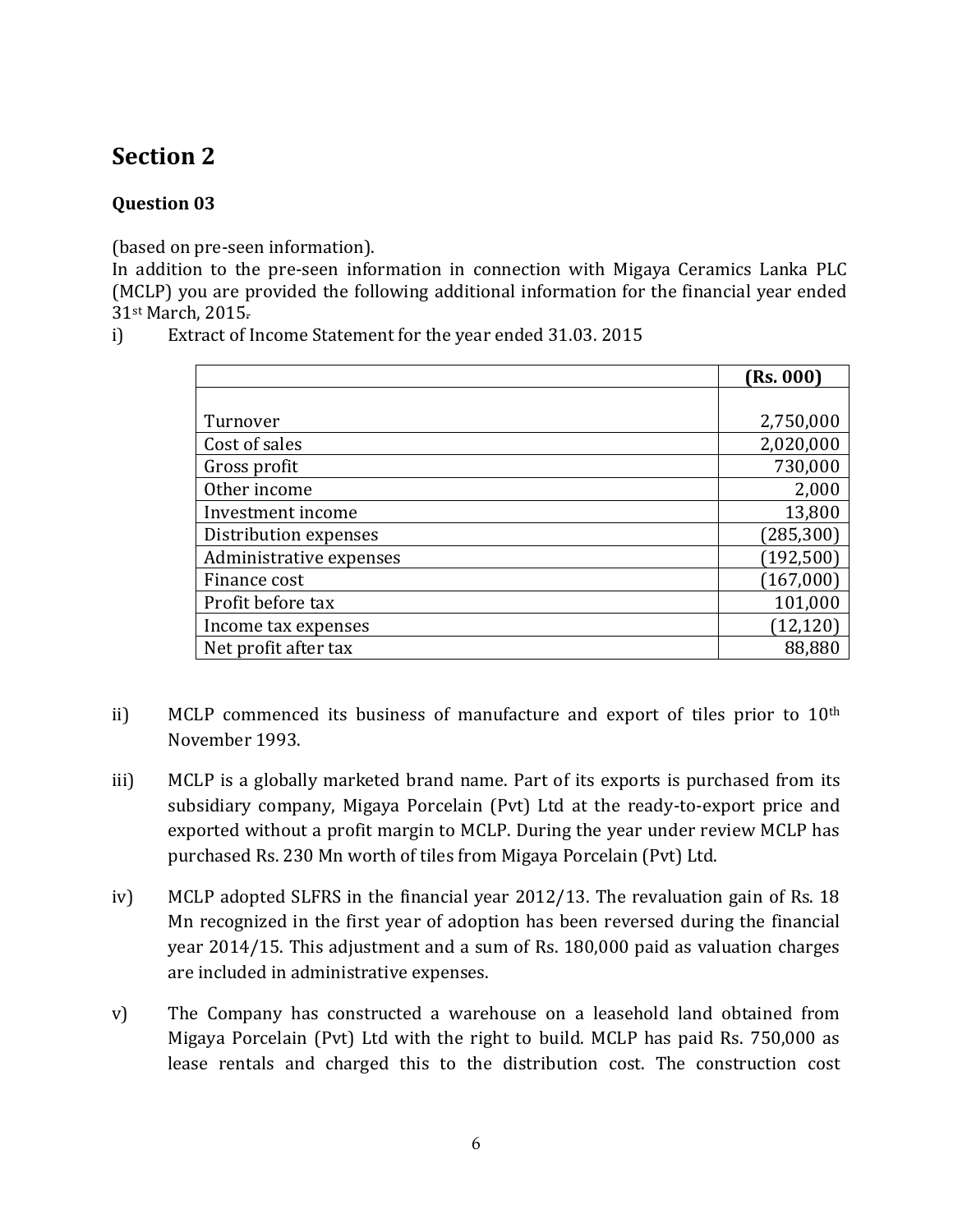incurred amounting to Rs. 272 Mn has been capitalized under the caption of 'Building'.

vi) Turnover of the Company is made up as follows:

|                 | (Rs. 000)           |
|-----------------|---------------------|
| Export turnover | 2,000,000           |
| Local sales     | 750,00 <sub>U</sub> |
| Total turnover  | 2,750,000           |

- vii) At the annual stock verification of the Company, the auditors have identified stock losses due to breakages and damage amounting to Rs. 17.5 Mn. This amount has been debited to the stock losses account and included in the finance cost.
- viii) The following is an extract of the expenses included under distribution and administration expenses:

|                                                         | (Rs. 000) |
|---------------------------------------------------------|-----------|
| Depreciation                                            | 138,000   |
| Entertainment                                           | 3,032     |
| Advertising outside Sri Lanka                           | 88,000    |
| Advertising in Sri Lanka                                | 12,000    |
| Foreign travel expenses for trade fairs and exhibitions | 3,100     |
| Provision for slow moving stocks                        | 4,250     |
| Provision for retirement benefits                       | 6,250     |
| Research and development charges paid to SLIT           | 1,800     |

- ix) The Company has set up a new production line for manufacture of ceramic tiles. The investment in machinery in the financial years 2013/14 and 2014/15 was Rs. 40 Mn and Rs. 80 Mn respectively. The new production line was commissioned in February 2015 .
- (ix) Details of property, plant and equipment are as follows:

|                                         | (Rs. 000) |
|-----------------------------------------|-----------|
| Opening balance (BWDV) as at 01.04.2014 | 1,852,000 |
| Add: Cost of additions                  | 352,000   |
| Less: Depreciation for the year         | (138,000) |
| Impairment adjustment                   | (18,000)  |
| Book written-down value of disposals    | (2,600)   |
| Closing balance (BWDV) as at 31.03.2015 | 2,045,400 |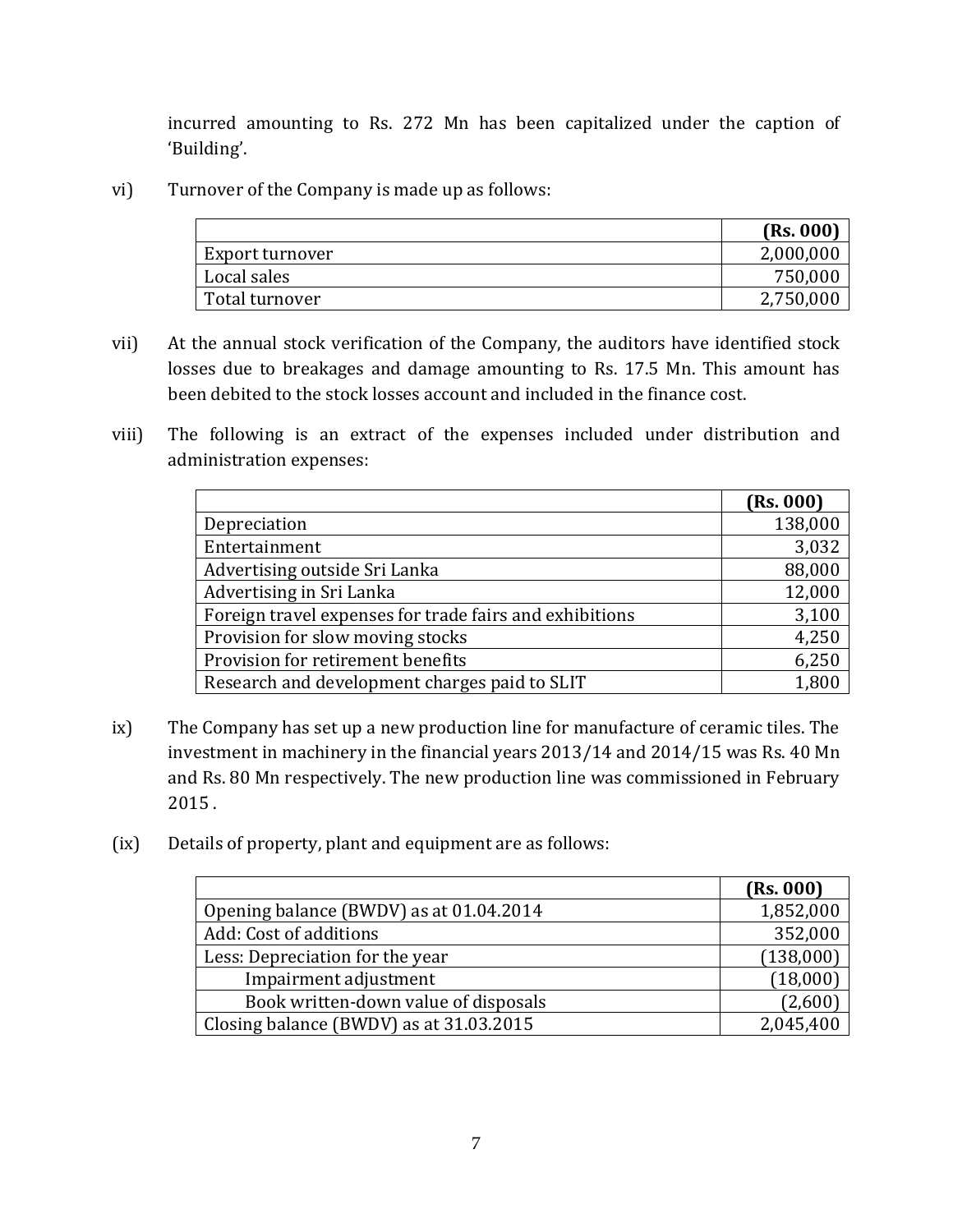(x) Analysis of provision accounts:

| <b>Provision account</b> | As at<br>31.03.2014 | As at<br>31.03.2015 |
|--------------------------|---------------------|---------------------|
|                          | (Rs. 000)           | (Rs. 000)           |
| Retirement benefits      | 48,027              | 51,277              |
| Slow moving stocks       | 14,750              | 19.000              |

- (xi) Other income of the Company represents the profit on sale of fixed assets. The tax written-down value of the asset disposed was Rs. 3 Mn.
- (xii) Investment income includes interest income of Rs. 5.4 Mn received on Treasury bonds and the balance represents net dividend income received from subsidiaries.
- (xiii) Except for the purchase and disposal of fixed assets stated above, no other assets have been purchased or disposed. On all assets other than additions which are clearly indicated, allowance for depreciation has been claimed in full.

The policy of the Company is to depreciate buildings and machinery at 10% and 12% respectively, irrespective of the date of purchase.

- (xiv) In December 2013, the Company made a bonus issue of shares amounting to 193.5 Mn. The market price of a Company share at the date of the bonus issue was Rs.15.60. Stamp duty paid on the bonus issue is included in the finance cost.
- (xv) The excess VAT input tax brought forward to the year of assessment 2014/15 amounts to Rs. 87 Mn. This excess is mainly due to input VAT credit on account of tiles purchased from Migaya Porcelain (Pvt) Ltd.

Assume that you are the Finance Controller of the Company and you are given the following tasks.

**1.** To **assess** the income tax liability of the Company for the year of assessment 2014/15.

#### **(25 marks)**

**2.** "The objective of the bonus issue was to please the shareholders as the Company did not wish to declare any dividend for the year 2014/15." **Convince** the Managing Director of the company(MCLP) the tax implications of this decision.

 **(08 marks)**